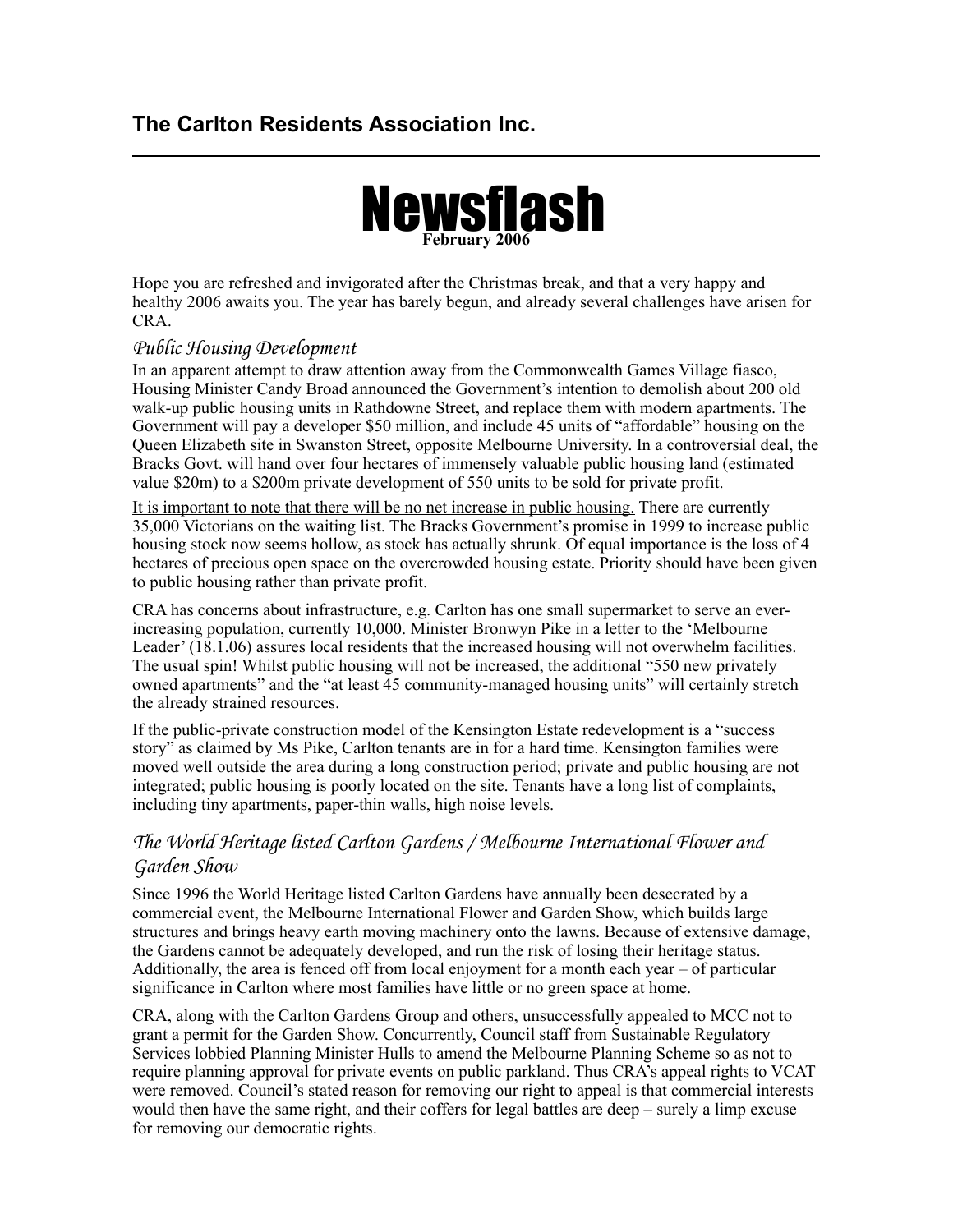150 years ago our city planners had the foresight to create beautiful parks and gardens. Our State Government now considers these areas as free land, to be sold for development or taken over by commercial interests at will. Royal Park in Parkville is a prime example. Over the past 100 years significant areas have been taken over by Govt. institutions and sports fields, and fenced off from public access. Three years ago a 20 ha area was permanently excised and given over to an extensive private housing development by Singapore based company, Australand (under the guise of a Commonwealth Games village). Recently Health Minister Bronwyn Pike continued this policy by announcing yet another area of Royal Park would be excised for a new Children's Hospital.

#### *Lygon Street Plane Trees*

You may have noted several press articles on demands by Carlton Traders that the 180 plane trees in Lygon Street be removed. The headline was "Chop them down" (Herald Sun 13.1.06). The trees drop pollen, claimed to cause hay fever and asthma to some staff and patrons working and dining on footpaths. Memories are short: twenty years ago, eucalypts were removed for similar reasons, in this case because they dropped leaves all year round. Connie Paglianiti, president of the Carlton Business Association, has organized a petition to pressure MCC to remove the trees.

Melbourne Leader (11.1.06) published a survey of restaurant patrons praising the plane trees, their ambience, atmosphere, shade, beauty, blending quality. I have received numerous telephone calls from people living outside Carlton, who voice horror at the possibility of the loss of the trees. Responding to similar reactions, the Business Association is now proposing an alternative plan, to fell the Plane trees, and replace about one-third with Olive trees. *What do you think?*

#### *"Piazza Italia" at Argyle Square*

Here is another example of a lengthy struggle by CRA resulting in only partial success. Our efforts have at best achieved a modification of original environmentally destructive plans. The Italian community, claiming Argyle Square was a gift to them from Premier Kennett, had proposed covering the entire northern half with concrete steps and paving, using money compulsorily levied from developers for community resources. CRA objected vigorously. After much heated debate and with the considerable diplomacy of Rob Adams, MCC's Director Design & Culture, and his staff, the destruction was reduced and a piazza designed along genuine Italian lines, (blazingly hot at the official opening on 29.1.06!) and included a surround of young shade trees.

All four of Carlton's historic garden squares have now been substantially paved during the past decade.

# *Coming Events*

## *CRA Annual General Meeting*

Monday, February 20, 2006 Kathleen Syme Building, corner Faraday & Cardigan Sts, Carlton Time: Business 7.30pm Guest Speaker 8.00pm

#### **CRA needs your input and support. Please remember to renew your subscription and consider joining the committee.**

#### *Community Forum*

Carlton residents have been invited to participate in a forum:

*"Working together for Melbourne – Focus Community Carlton and Parkville"* 

[wtfm@melbourne.vic.gov.au](mailto:wtfm@melbourne.vic.gov.au)

Wed 22 February 2006, 6-7.30 pm Melbourne Town Hall, Yarra Room, Level 2 RSVP: ph. 9658 9658

Please take this opportunity to talk to MCC Councillors and staff about issues of concern in Carlton.

*Greta Bird* 

Acting-President